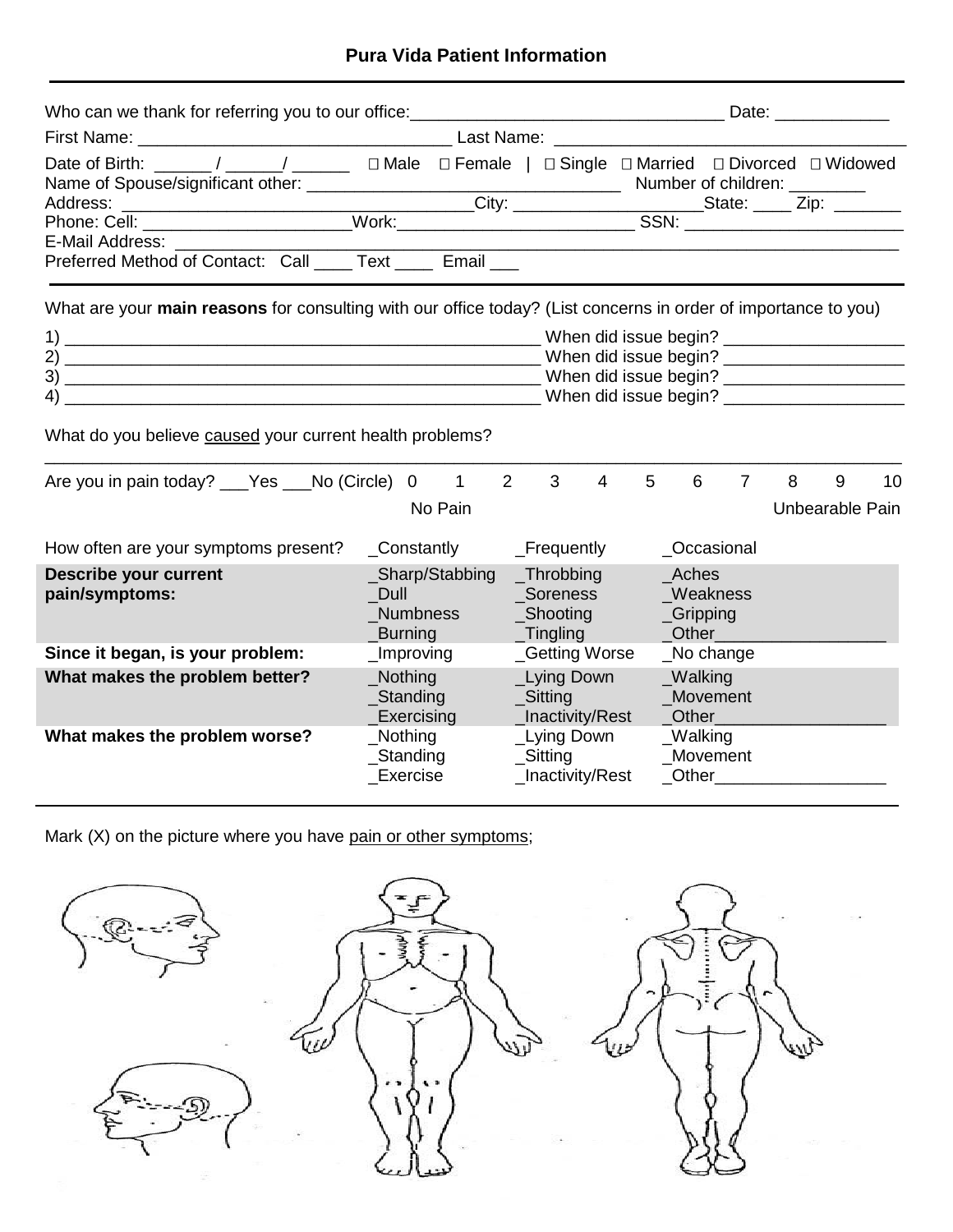Please check any daily activities which suffer as a result of your health complaints:

|                                                                                                                                                                                                                                                                                                                                                                                                                                                                                                                                   |                                                                                                               | Please crieck any daily activities which suiter as a result of your nealth complaints.                                                                                                                                                                                                                         |                                              |                 |                                                                                                                                                                                                                                                                                           |  |  |
|-----------------------------------------------------------------------------------------------------------------------------------------------------------------------------------------------------------------------------------------------------------------------------------------------------------------------------------------------------------------------------------------------------------------------------------------------------------------------------------------------------------------------------------|---------------------------------------------------------------------------------------------------------------|----------------------------------------------------------------------------------------------------------------------------------------------------------------------------------------------------------------------------------------------------------------------------------------------------------------|----------------------------------------------|-----------------|-------------------------------------------------------------------------------------------------------------------------------------------------------------------------------------------------------------------------------------------------------------------------------------------|--|--|
| Sports                                                                                                                                                                                                                                                                                                                                                                                                                                                                                                                            |                                                                                                               | □ Family Time                                                                                                                                                                                                                                                                                                  | $\Box$ Cleaning                              | $\Box$ Exercise | $\square$ Work                                                                                                                                                                                                                                                                            |  |  |
| Sleep                                                                                                                                                                                                                                                                                                                                                                                                                                                                                                                             |                                                                                                               | □ Hobbies                                                                                                                                                                                                                                                                                                      | $\Box$ Cooking                               | <b>Bathing</b>  | □ Other                                                                                                                                                                                                                                                                                   |  |  |
|                                                                                                                                                                                                                                                                                                                                                                                                                                                                                                                                   | Have you ever had any imaging for this complaint? (MRI, CT, US, X-rays): ___________________________<br>Date: |                                                                                                                                                                                                                                                                                                                |                                              |                 |                                                                                                                                                                                                                                                                                           |  |  |
|                                                                                                                                                                                                                                                                                                                                                                                                                                                                                                                                   |                                                                                                               | Have you ever had any blood work for this condition? Thes TRIM COMMON CONDUCTION CONSERVATION And Have Model C                                                                                                                                                                                                 |                                              |                 | $\sqrt{$ Date: $\sqrt{ }$                                                                                                                                                                                                                                                                 |  |  |
|                                                                                                                                                                                                                                                                                                                                                                                                                                                                                                                                   |                                                                                                               | What treatments have you undergone in the past that has not fixed your complaint?                                                                                                                                                                                                                              |                                              |                 |                                                                                                                                                                                                                                                                                           |  |  |
|                                                                                                                                                                                                                                                                                                                                                                                                                                                                                                                                   | <b>Medications</b>                                                                                            | □Physical Therapy                                                                                                                                                                                                                                                                                              | $\Box$ Injections                            | Massage         | $\Box$ Chiropractic                                                                                                                                                                                                                                                                       |  |  |
|                                                                                                                                                                                                                                                                                                                                                                                                                                                                                                                                   | $\Box$ Acupuncture                                                                                            | □Personal Training                                                                                                                                                                                                                                                                                             | $\Box$ Homeopathy                            | $\Box$ Herbs    | $\Box$ Exercise                                                                                                                                                                                                                                                                           |  |  |
|                                                                                                                                                                                                                                                                                                                                                                                                                                                                                                                                   |                                                                                                               |                                                                                                                                                                                                                                                                                                                |                                              |                 |                                                                                                                                                                                                                                                                                           |  |  |
| <b>Prior Chiropractic Experience:</b>                                                                                                                                                                                                                                                                                                                                                                                                                                                                                             |                                                                                                               | Have you been to a Chiropractor in the past? $\Box$ Yes<br>If yes: Date of your last Adjustment: ____________<br>Why are you changing Chiropractors: _________<br>What did you LIKE most about your past experience: _____________________________<br>Are you familiar with the term "Subluxation"? $\Box$ Yes | $\Box$ No<br>$\Box$ No                       |                 |                                                                                                                                                                                                                                                                                           |  |  |
| There are options for care in our office, check the types of care you would like to review with the Doctor:<br>$\Box$ Relief- Addresses acute symptoms only and is only a temporary solution.<br>$\Box$ Corrective- Addresses the underlying causes of your problem & allows your body to function at your best.<br>$\Box$ Wellness - Apply specific strategies to KEEP you and your family healthy and happy.<br>*If care is offered to you, are there any reasons you could not follow our recommendations?<br><b>No</b><br>Yes |                                                                                                               |                                                                                                                                                                                                                                                                                                                |                                              |                 |                                                                                                                                                                                                                                                                                           |  |  |
|                                                                                                                                                                                                                                                                                                                                                                                                                                                                                                                                   |                                                                                                               | Where do you believe your overall Quality of Life is today on a scale of 1-10 (10 is optimal): __________                                                                                                                                                                                                      |                                              |                 |                                                                                                                                                                                                                                                                                           |  |  |
|                                                                                                                                                                                                                                                                                                                                                                                                                                                                                                                                   |                                                                                                               | Where do you want your life and health to be in the future (1-10): ________                                                                                                                                                                                                                                    |                                              |                 |                                                                                                                                                                                                                                                                                           |  |  |
|                                                                                                                                                                                                                                                                                                                                                                                                                                                                                                                                   |                                                                                                               | How committed are you to do what it takes to regain your health? (1-10): ________                                                                                                                                                                                                                              |                                              |                 |                                                                                                                                                                                                                                                                                           |  |  |
|                                                                                                                                                                                                                                                                                                                                                                                                                                                                                                                                   |                                                                                                               |                                                                                                                                                                                                                                                                                                                |                                              |                 |                                                                                                                                                                                                                                                                                           |  |  |
| May we send your test results and our recommendations to your Medical Doctor?<br>I Yes<br>No<br>Your Medical Doctor's Name and Phone#:                                                                                                                                                                                                                                                                                                                                                                                            |                                                                                                               |                                                                                                                                                                                                                                                                                                                |                                              |                 |                                                                                                                                                                                                                                                                                           |  |  |
| Your Quality of Life                                                                                                                                                                                                                                                                                                                                                                                                                                                                                                              |                                                                                                               | Please rate each below on a scale from 0-10.                                                                                                                                                                                                                                                                   | 0 - Inadequate - 5 - Moderate - 10 - Optimal |                 |                                                                                                                                                                                                                                                                                           |  |  |
| Energy<br>Sleep<br>Mood<br>Digestion                                                                                                                                                                                                                                                                                                                                                                                                                                                                                              |                                                                                                               | $\leftarrow$ 0---1---2---3---4---5---6---7---8---9---10→ Focus<br>$\leftarrow$ 0---1---2---3---4---5---6---7---8---9---10→ Family<br>$-0$ ---1---2---3---4---5---6---7---8---9---10 $\rightarrow$ Career                                                                                                       |                                              |                 | $-0$ ---1---2---3---4---5---6---7---8---9---10-><br>$\leftarrow$ 0---1---2---3---4---5---6---7---8---9---10-><br>$\leftarrow$ 0---1---2---3---4---5---6---7---8---9---10-><br>$\xi$ 0---1---2---3---4---5---6---7---8---9---10→ Friends $\xi$ 0---1---2---3---4---5---6---7---8---9---10→ |  |  |

PLEASE list all over the counter and prescription, herbs, supplements you are taking on a monthly basis:

| $\Box$ Aspirin $\Box$ Pain Killers $\Box$ Tranquilizers $\Box$ Insulin $\Box$ Birth Control Pills $\Box$ Blood Thinners |  |  |                   |  |                             |  |
|-------------------------------------------------------------------------------------------------------------------------|--|--|-------------------|--|-----------------------------|--|
| Medication/Supplement   Dose   Frequency of Use                                                                         |  |  | Reason for Taking |  | Start Date   Prescribed By: |  |
|                                                                                                                         |  |  |                   |  |                             |  |
|                                                                                                                         |  |  |                   |  |                             |  |
|                                                                                                                         |  |  |                   |  |                             |  |
|                                                                                                                         |  |  |                   |  |                             |  |
|                                                                                                                         |  |  |                   |  |                             |  |
|                                                                                                                         |  |  |                   |  |                             |  |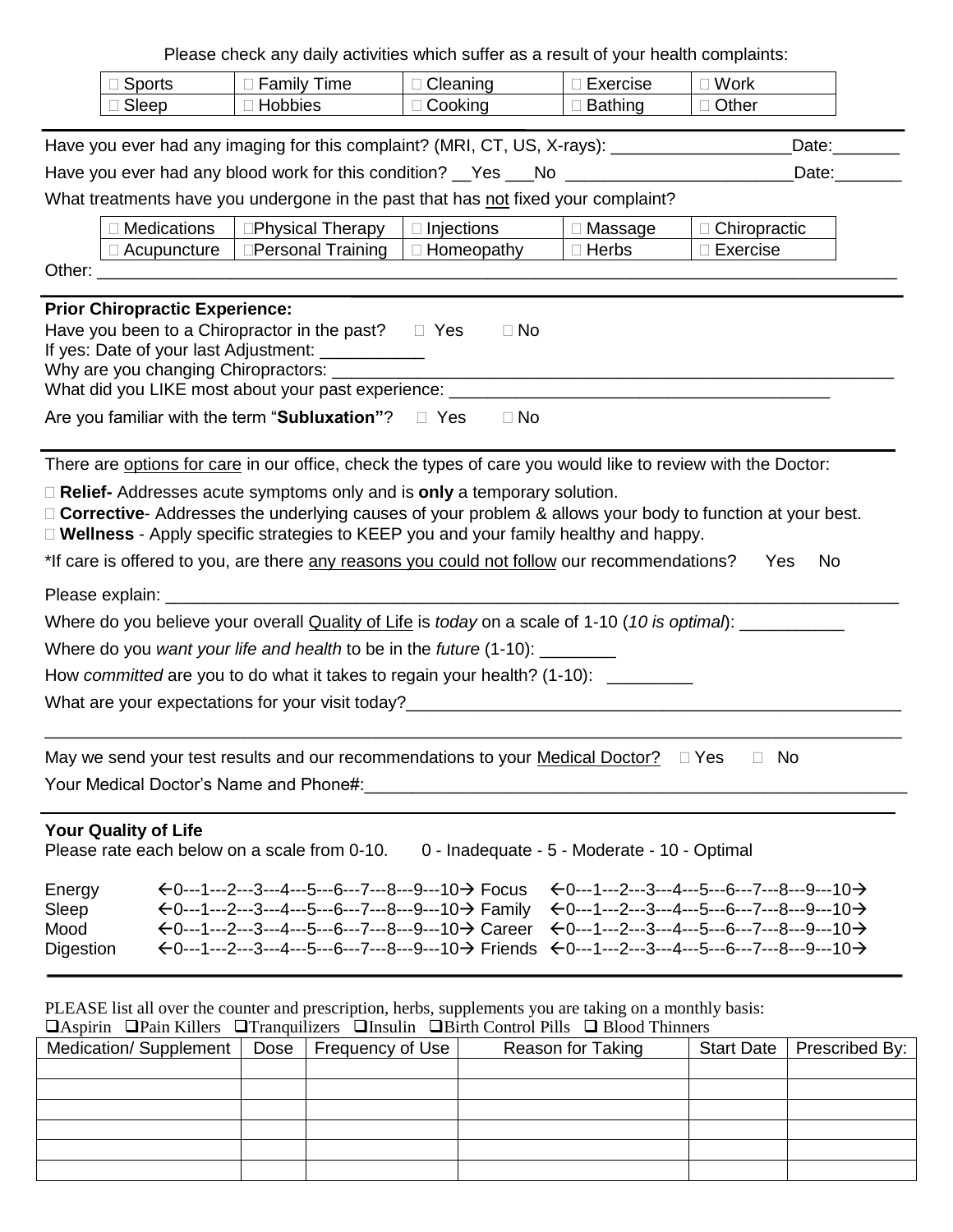Stress is a reality in our daily lives! The goal is to help your body function optimally, thereby allowing you to adapt and stay healthy, despite exposure to stress. The Doctor needs to know as much as possible about your CURRENT and PAST history of exposures to stress to BEST understand your test results, and give you the best recommendations for care! Please be thorough as you check all of the boxes below that you've experienced.

| Daily Total: Work Hours: Computer Work: Reading: _______ Sitting: ______ Standing: ______ |                |                            |                |                            |  |  |
|-------------------------------------------------------------------------------------------|----------------|----------------------------|----------------|----------------------------|--|--|
|                                                                                           |                |                            |                |                            |  |  |
|                                                                                           |                |                            |                |                            |  |  |
| <b>Surgery:</b>                                                                           |                |                            |                |                            |  |  |
| $\square$ Surgery/Stitches                                                                |                | $\Box$ Cosmetic Surgery    |                |                            |  |  |
|                                                                                           |                |                            |                |                            |  |  |
| <b>Physical Stress:</b>                                                                   |                |                            |                |                            |  |  |
| <b>Birth Trauma</b><br>П.                                                                 | $\Box$         |                            | $\Box$         | <b>Dislocated Joints</b>   |  |  |
| Forceps/Suction/C-Section<br>$\Box$                                                       | $\mathbb{R}^n$ | Poor Arches/Flat Feet      | $\mathbb{R}^n$ | Sleep on Stomach           |  |  |
| Sports Played/Year:<br>$\Box$                                                             | $\Box$         | <b>Excessive Exercise</b>  | $\mathbb{R}^n$ | No Exercise                |  |  |
| Head/Neck<br>$\Box$                                                                       | $\Box$         | Car Accidents/How Many?___ | $\Box$         | Texting/Lap top            |  |  |
| Injuries/Year:                                                                            |                | Dates:                     |                |                            |  |  |
|                                                                                           |                |                            |                |                            |  |  |
| <b>Chemical Stress:</b>                                                                   |                |                            |                |                            |  |  |
| <b>Antibiotics Condition/Date</b><br>$\Box$                                               | $\Box$         | Hormones (HRT)             | $\Box$         | <b>Caffeine Amount</b>     |  |  |
|                                                                                           |                |                            |                |                            |  |  |
| Labor Induced<br>$\Box$                                                                   | П.             | Chemical/Factory Work      | $\Box$         | Sugar, Cakes, Candy        |  |  |
| Tobacco<br>$\Box$                                                                         | П.             | Alcohol Use                | $\Box$         | Fast Food                  |  |  |
| Diet Sodas/artificial sweeteners<br>$\Box$                                                | $\Box$         | Soda/Pop/Cola              | П.             | Low Water Intake           |  |  |
| <b>Processed Foods</b><br>П                                                               | П              | Diet Pills                 | $\mathbb{R}^n$ | <b>Stimulant Pills</b>     |  |  |
| <b>Emotional Stress:</b>                                                                  |                |                            |                |                            |  |  |
| You/Loved One Hospitalized<br>$\mathcal{L}_{\mathcal{A}}$                                 | $\Box$         | Chronic Sickness:          | $\Box$         | <b>Family Sickness:</b>    |  |  |
|                                                                                           |                |                            |                |                            |  |  |
| Birth of Child<br>$\Box$                                                                  | $\Box$         | Marriage                   | П.             | Low Self-Esteem            |  |  |
| Divorce/Separated<br>$\Box$                                                               | $\Box$         | Death of a Loved One       | П.             | <b>Financial Stress</b>    |  |  |
| <b>Career Change</b><br>$\Box$                                                            | $\Box$         | Feeling Overwhelmed        | $\Box$         | Depression/Boredom         |  |  |
| <b>Recent Move</b><br>$\Box$                                                              | $\Box$         | <b>ADD/ADHD</b>            | $\Box$         | <b>Memory Issues</b>       |  |  |
| $\Box$<br>Anger                                                                           | $\Box$         | <b>Relationship Stress</b> | П              | Procrastination/Indecisive |  |  |
| $W_{\alpha m \alpha m}$                                                                   |                |                            |                |                            |  |  |

#### **Women**:

 $\Box$  Fertility issues  $\Box$  PMS  $\Box$  Are you pregnant?  $\Box$  Yes  $\Box$  No Due Date:  $\Box$   $\Box$  Heavy Periods/ Severe  $\Box$  Cramps/ Fibroids Breast Implants Birth Control Pills Nursing ? Yes Last Menstrual Cycle: \_\_\_\_\_\_\_\_\_\_\_  $\Box$  Menstrual Problems  $\Box$  Breast Soreness  $\Box$  Endometriosis  $\Box$  Menopausal

### **Health Problems in your immediate family**: Please indicate what member and year of diagnosis

| $\Box$ Heart Disease: |
|-----------------------|
|                       |
|                       |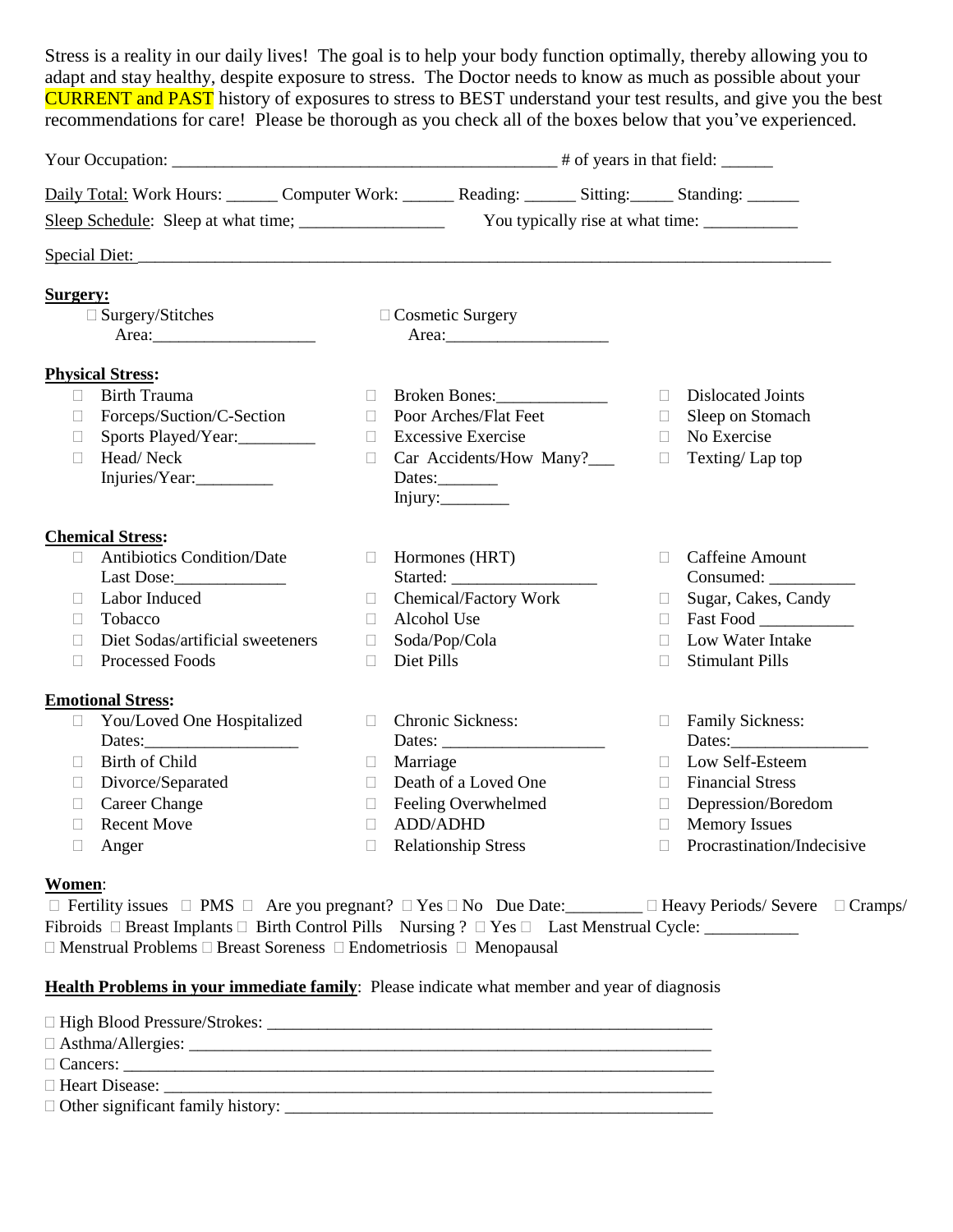|                                                                                                                                                                                                                                                                                           | <b>Review of Systems</b>                                             |                                                                   |                                                                  |
|-------------------------------------------------------------------------------------------------------------------------------------------------------------------------------------------------------------------------------------------------------------------------------------------|----------------------------------------------------------------------|-------------------------------------------------------------------|------------------------------------------------------------------|
| Cardiovascular:                                                                                                                                                                                                                                                                           |                                                                      |                                                                   |                                                                  |
| Aortic Aneurism<br><b>Cardiac Catheter</b><br>Angina (Chest Pain)<br><b>Poor Circulation</b><br><b>Heart Attack</b><br><b>High Cholesterol</b><br><b>High Blood Pressure</b><br>Heart Disease<br>Irregular Heartbeat<br>Pace Maker<br>Swelling of Legs<br><b>Vascular Disease</b>         | Present:<br>П<br>П<br>П<br>П<br>П<br>П<br>П<br>П<br>П<br>П<br>П<br>П | Past:<br>п<br>П<br>П<br>П<br>П<br>П<br>П<br>П<br>П<br>П<br>П<br>П | No:<br>П<br>П<br>П<br>□<br>П<br>П<br>П<br>П<br>П                 |
| Genitourinary:                                                                                                                                                                                                                                                                            |                                                                      |                                                                   |                                                                  |
| Blood in Urine<br>Burning in Urination<br><b>Frequent Urination</b><br>Kidney Disease<br><b>Kidney Stone</b><br><b>Urinary Tract Infection</b>                                                                                                                                            | Present:<br>П<br>П<br>П<br>П<br>П                                    | Past:<br>П<br>П<br>П<br>П<br>П<br>П                               | No:<br>ш<br>П<br>п<br>П<br>П                                     |
| Hematologic<br>Lymphatic:                                                                                                                                                                                                                                                                 |                                                                      |                                                                   |                                                                  |
| <b>Blood Clots</b><br>Cancer<br>Easy Bruising/Bleeding<br>Fevers/Chills/Sweats                                                                                                                                                                                                            | Present:<br>П<br>П<br>П<br>П                                         | Past:<br>□<br>П<br>П<br>П                                         | No:<br>П<br>Ш<br>П<br>п                                          |
| Respiratory:                                                                                                                                                                                                                                                                              |                                                                      |                                                                   |                                                                  |
| Asthma<br><b>Bronchitis</b><br>Cold/Flu<br>Cough/Wheezing<br>Emphysema/COPD<br>Pneumonia<br>Shortness of Breath<br>Tuberculosis                                                                                                                                                           | Present:<br>П<br>П<br>П<br>П<br>о<br>П<br>П<br>П                     | Past:<br>П<br>Ш<br>П<br>П<br>□<br>□<br>□<br>П                     | No:<br>Ш<br>П<br>□<br>□<br>П<br>П                                |
| Ears/Eyes/Nose/Throat:                                                                                                                                                                                                                                                                    |                                                                      |                                                                   |                                                                  |
| <b>Bleeding Gums</b><br><b>Difficulty Swallowing</b><br>Dizziness/Vertigo<br><b>Hearing Loss</b><br>Nosebleed<br>Ringing in Ears (Tinnitus)<br>Sinus Infection (Sinusitis)<br>Sore Throat<br>Swollen Glands/Lymph<br><b>Blurred/Double Vision</b><br>Cataracts/Glaucoma<br>Loss of Vision | Present:<br>П<br>П<br>П<br>П<br>П<br>П<br>П<br>П<br>П<br>П<br>П<br>П | Past:<br>П<br>□<br>П<br>П<br>П<br>□<br>□<br>□<br>П<br>П<br>□<br>П | No:<br>H<br>O.<br>П<br>П<br>□<br>Ш<br>□<br>□<br>Ш<br>П<br>□<br>П |
| Psychiatric:                                                                                                                                                                                                                                                                              | Present:                                                             | Past:                                                             | No:                                                              |
| <b>Anxiety Disorder</b><br>Depression<br><b>Eating Disorder</b><br><b>PTSD</b><br>Bipolar                                                                                                                                                                                                 | П<br>П<br>П<br>П<br>П                                                | П<br>□<br>□<br>□<br>□                                             | Ш<br>П<br>П<br>П                                                 |

No:<br>D

No:

No:

| <u>Integumentary:</u>            |               |            |                     |
|----------------------------------|---------------|------------|---------------------|
| Eczema                           | Present:<br>П | Past:<br>п | No:<br>$\mathbf{L}$ |
| <b>Skin Cancer</b>               | П             | П          | Ш                   |
| Psoriasis                        | п             | п          | П                   |
| Rashes                           | п             | П          | П                   |
| <b>Dermatitis</b>                | П             | П          | П                   |
| <b>Allergic</b>                  |               |            |                     |
| Immunologic:                     | Present:      | Past:      | No:                 |
| <b>Allergy Shots</b>             | п             | П          | П                   |
| Cortisone Use                    | П             | П          | П                   |
| <b>Hives</b>                     | п             | п          | П                   |
| HIV/Aids                         | П             | П          | П                   |
| Endocrine:                       |               |            |                     |
| Diabetes                         | Present:<br>□ | Past:<br>П | No:<br>П            |
| Hair Loss                        | П             | П          | П                   |
| <b>Adrenal Disorder</b>          | П             | П          | П                   |
| <b>Thyroid Disease</b>           | П             | П          | П                   |
|                                  |               |            |                     |
| Neurological:                    | Present:      | Past:      | No:                 |
| Tingling                         | П             | П          | П                   |
| Numbness                         | П             | П          | П                   |
| Carpal Tunnel                    | П             | П          |                     |
| Head Injury                      | П             | П          |                     |
| Meningitis                       | П             | П          | П                   |
| Multiple Sclerosis               | П             | П          | П                   |
| <b>Brain Aneurysm</b>            | П             | П          | П                   |
| Parkinson's Disease              | П             | П          | П                   |
| Seizures/ Epilepsy               | П             | П          | П                   |
| Severe Headaches                 | П             | П          | П                   |
| Loss of Balance<br><b>Stroke</b> | П             | П          | П                   |
|                                  | П             | П          | П                   |
| Gastrointestinal:                | Present:      | Past:      | No:                 |
| <b>Bloody Stools</b>             | П             | П          | П                   |
| <b>Bowel Problems</b>            | П             | □          | П                   |
| Constipation                     | П             | П          | П                   |
| Diarrhea                         | П             | П          | П                   |
| Gallbladder Problems             | П             | п          | Ш                   |
| Liver (hepatitis/cirrhosis)      | П             | Ш          | Ш                   |
| Nausea/Vomiting                  | П             | П          | П                   |
| Poor Appetite                    | п             | П          | П                   |
| <b>Stomach Ulcers</b>            | □             | П          | П                   |
| <b>Abdominal Pain</b>            | П             | П          | П                   |
| Colitis                          | O             | П          | П                   |
| Irritable Bowel Syndrome         | П             | П          | П                   |
| <b>Musculoskeletal</b>           |               |            |                     |
|                                  | Present:      | Past:      | No:                 |
| Arthritis                        | П             | П          | П                   |
| Gout<br><b>Joints Stiffness</b>  | П             | п          | П                   |
| Osteoporosis                     | п<br>П        | П<br>П     | П<br>П              |
| <b>Tendinitis</b>                | п             | П          | П                   |
| Low Back Pain                    | п             | П          | П                   |
| Mid Back Pain                    | П             | П          | П                   |
| <b>Neck Pain</b>                 | П             | п          | П                   |
| Scoliosis                        | Ш             | Ш          |                     |
| Muscular Incoordination          | Ш             | П          | Ш                   |
| <b>TMJ Dysfunction</b>           | □             | □          | □                   |
|                                  |               |            |                     |

Please be as thorough as possible. Knowledge of these conditions may influence the type of treatment/therapy you receive.